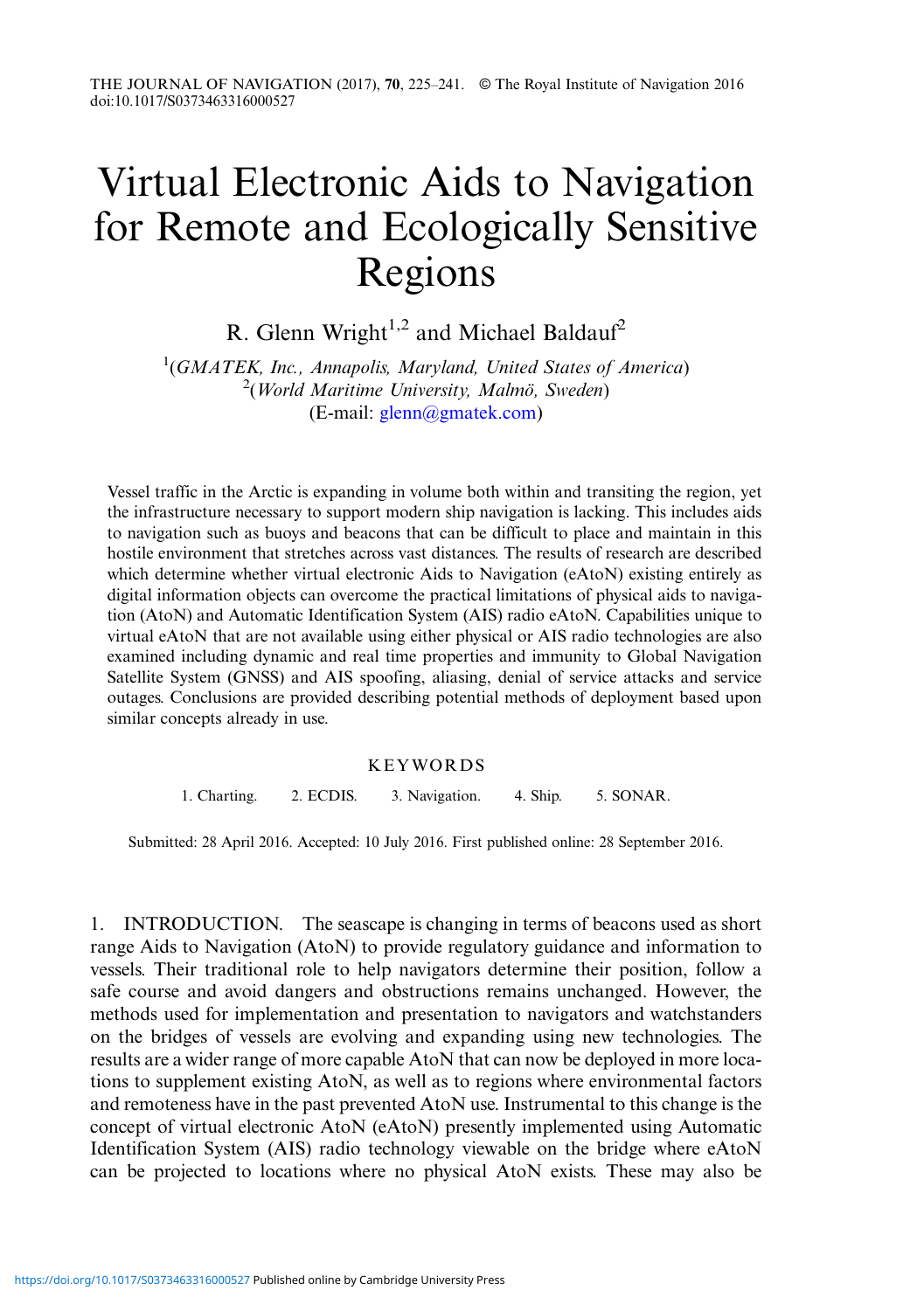included within Electronic Navigation Charts (ENC) and displayed using Electronic Chart Display and Information Systems (ECDIS).

The nature and outcome of new research is described focusing on the creation of truly virtual eAtoN that require no physical infrastructure whatsoever and are intended for use where physical AtoN and AIS eAtoN are impractical. This includes the Arctic where ice can hole and sweep away buoys from their intended locations, the tropics where sinkers cannot be placed on ecologically sensitive coral reefs, and other areas where navigational infrastructure does not exist or has been destroyed due to war or natural disaster. This concept is more than simply placing a symbol on a chart as it includes high-resolution hydrographic and geospatial data correlation of the physical environment to virtual eAtoN characteristics essential to their operation. This physical data is also used to verify eAtoN are watching properly, defined by the US Coast Guard as, "an aid to navigation on its assigned position exhibiting the advertised characteristics in all respects" (USCG, [2005a](#page-16-0)). The described implementation can overcome many vulnerabilities of Global Navigation Satellite Systems (GNSS) and AIS, technologies essential to modern vessel navigation.

2. JUSTIFICATION FOR VIRTUAL eAtoN. A marine AtoN is a device or system external to vessels that is designed and operated to enhance the safe and efficient navigation of vessels and/or vessel traffic (IALA, [2014a\)](#page-15-0). There are limitations to the present AtoN system that impede expansion to geographic regions which are experiencing significant growth in marine traffic yet are highly remote and ecologically fragile. In the United States this includes thousands of square miles in the Arctic encompassing the northern slope of Alaska, the Aleutian Islands, tropical regions spanning the Hawaiian Islands to Midway Atoll and other US territories. [Figure 1](#page-2-0) (a) illustrates the volume and transit patterns of vessel traffic along a portion of Alaska's northern slope based upon ships using AIS to transmit their position and other information (NOAA, [2015\)](#page-16-0). These same areas are poorly charted, if they are charted at all. According to the US National Oceanographic and Atmospheric Administration (NOAA), the Arctic is severely deficient in many capabilities extended to the rest of the nation and large gaps exist in the information it does have illustrated by empty white space on nautical charts of the region (NOAA, [2011](#page-16-0); [2013](#page-16-0)). This is shown in [Figure 1\(](#page-2-0)b) where empty white space is interrupted occasionally by track lines and spot soundings that are often many miles apart.

The scale of these charts is 1:700,000, therefore the soundings appear inordinately large compared to the actual geographic areas represented. According to the U.S. Coast Guard, a situation to be avoided unless specifically warranted by unusual circumstances is the establishment of AtoN in areas not properly charted or where they would invite the inexperienced to attempt a passage which would still be danger-ous in spite of the AtoN (USCG, [2005b](#page-16-0)). The phrase "unusual circumstances" can be applied directly to the Arctic, where vessel traffic is increasing and traditional AtoN systems are inadequate and not practical. Virtual eAtoN can overcome many limitations that afflict physical AtoN and AIS eAtoN in these remote and harsh locations. A significant need can be fulfilled using eAtoN for vessels to transit safely and efficiently and avoid unintentional groundings, obstructions and hazards to navigation. The problem of hydrographic survey insufficiency in much of the region can be solved using 3-Dimensional Forward Looking Sonar (3D-FLS) to assist vessels of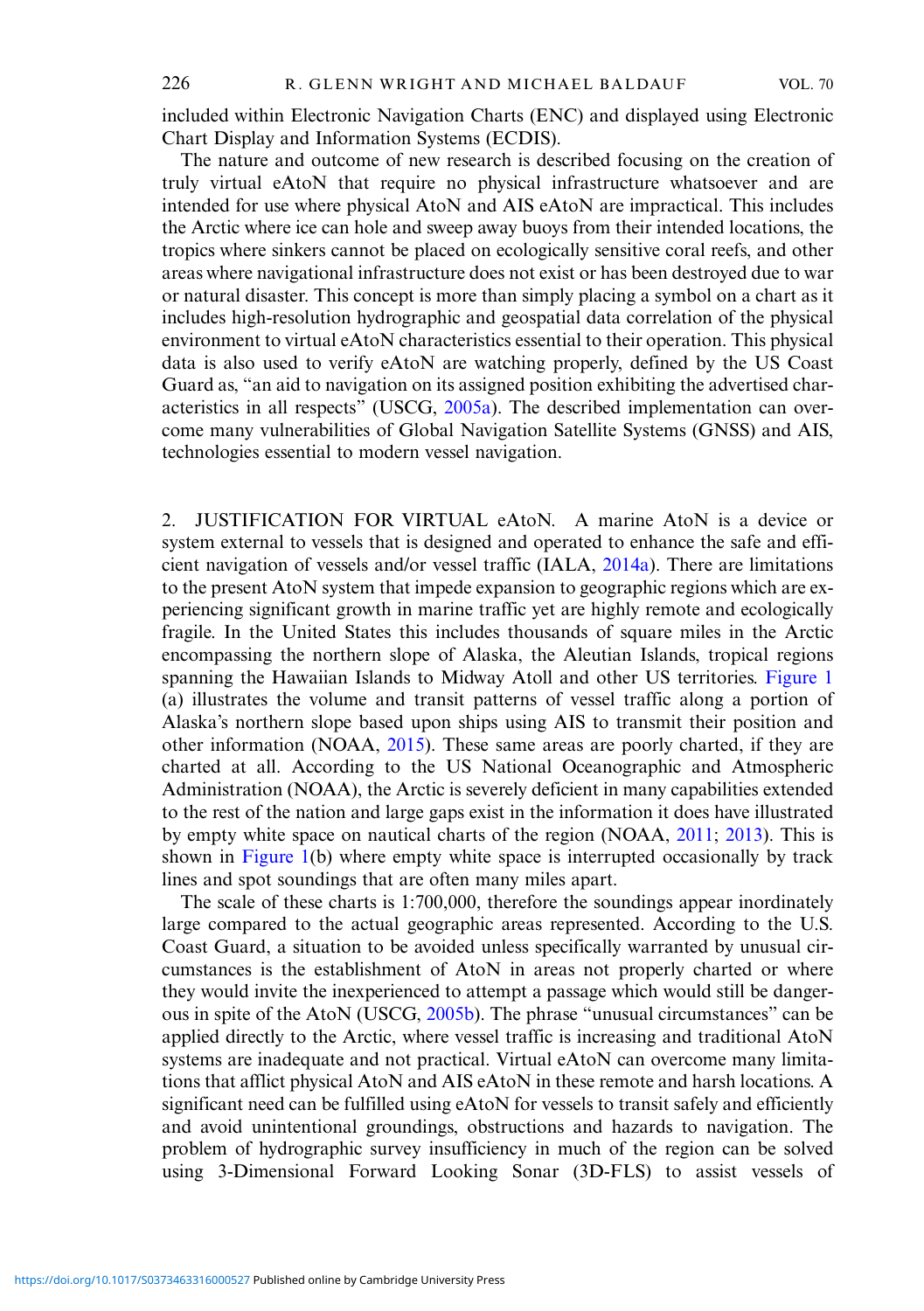<span id="page-2-0"></span>



Figure 1. Comparison of AIS tracking of vessel volume and transit routes to official nautical charts of the northern slope of Alaska, US.(a) (top) AIS vessel tracking across the Chuckchi and Beaufort Seas. (source: NOAA, [2015\)](#page-16-0). (b) (bottom) Mosaic of NOAA nautical charts 16004 and 16005 illustrating large areas of unsurveyed bottom.

opportunity to safely navigate uncharted waters while simultaneously capturing high-resolution, full bottom coverage swaths of sonar data that can assist in the development of nautical charts.

3. AIDS TO NAVIGATION: AN OVERVIEW. AtoN systems are intended to facilitate safe and efficient movement of vessels through a waterway. Their responsible provisioning requires that systems be designed to meet the minimum requirements for safe and expeditious navigation through special waters in accordance with the type and volume of traffic and the degree of risk. Requirements will change due to revised circumstances, the introduction of new technologies and increased demands by crews, vessels and operations. The means to fulfill new requirements must also change through the use of modern techniques, new tools and implementation methodologies in the analysis of sites, needs, simulation, and operations. In assessing modern AtoN system requirements, three primary elements illustrated in [Figure 2](#page-3-0) must be considered in terms of system functions, capabilities and the duration of the services provided by AtoN.

3.1. Functions. The traditional functions accorded to mariners by AtoN have been manifest as physical beacons and buoys whose functions based upon colour,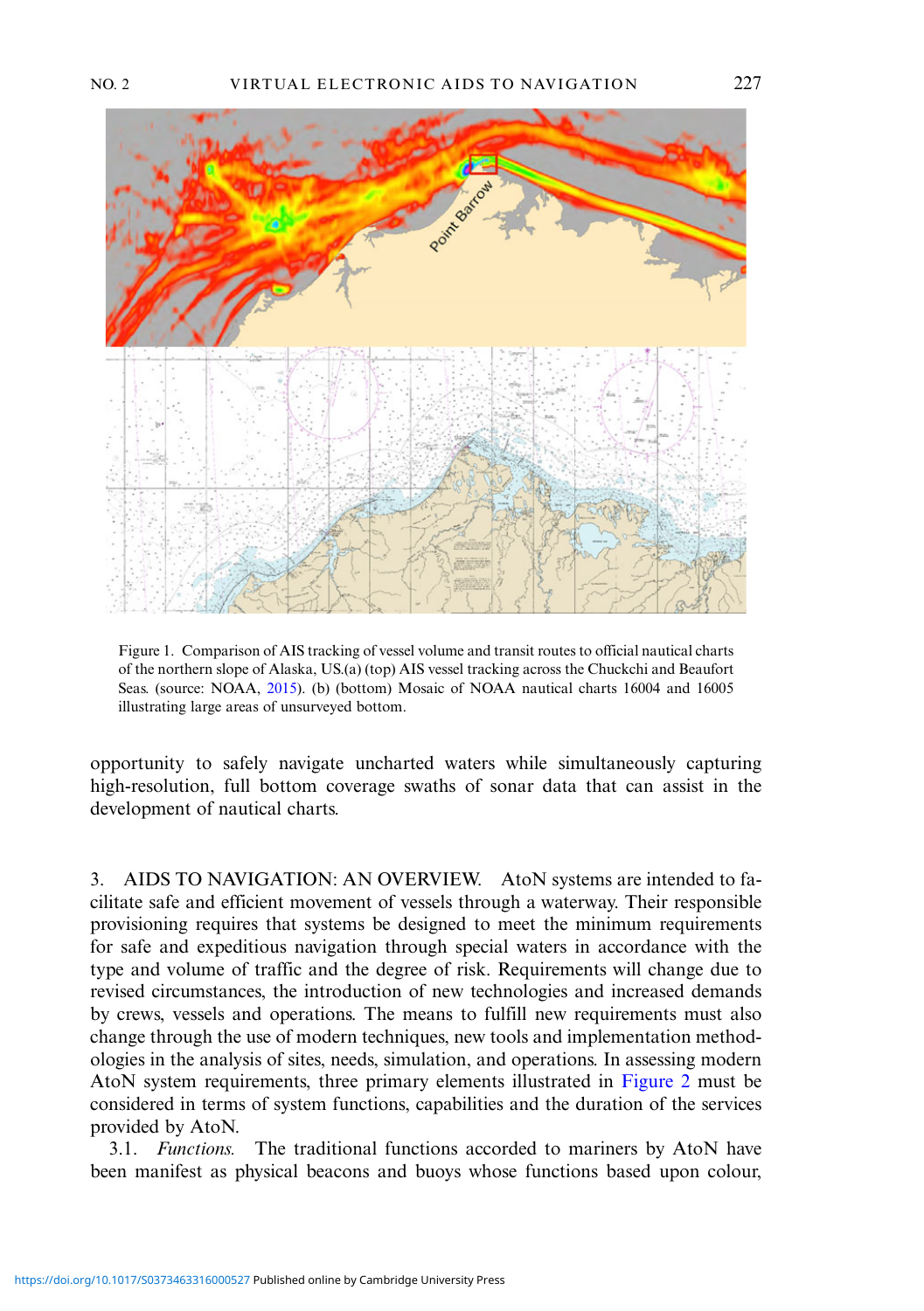<span id="page-3-0"></span>

Figure 2. Aids to Navigation (AtoN) elements pertinent to safety of navigation.

shape, topmarks and other characteristics have explicit meaning in the context of their use. Their placement within an overall AtoN system is used to denote tracks, routes, areas and limits implemented across the entire waterway using a systematic approach. Emulation of these same functions can be accomplished using AIS radio-based eAtoN and virtual eAtoN to supplement physical AtoN. They may also be used in their stead when the deployment of physical AtoN or AIS eAtoN is difficult or impossible. However, both AIS and virtual eAtoN can provide additional capability to facilitate the electronic display of lines and symbols that represent areas, routes, tracks and limits directly on ECDIS without having to emulate the physical AtoN that are typically used to denote these functions.

3.2. Capabilities. Historically the capabilities for implementing AtoN functions have been viewed from a static point of view where, upon completion of a waterway design, physical AtoN are deployed to required locations. The ability to provide dynamic AtoN capabilities where their characteristics can change based upon a function of time and other factors has only recently been accomplished using AIS radiobased eAtoN broadcasting area special messages. One example is their use to broadcast race boundary lines that appear on spectators' electronic charts marking a safety zone during the 2013 America's Cup races in San Francisco (Queeney, [2013](#page-16-0)). Exploration of AIS dynamic operational information from both ship and shore installations can lead to further enhancement of AIS eAtoN capabilities. Real time reporting capabilities are inherent in the design of physical AtoN by virtue of their presence in the environment at the time they are viewed. Similar capabilities can exist using AIS eAtoN to report the position of sensor arrays and other tows. Virtual eAtoN can also be used to display in real time underwater hazards to navigation detected using 3D-FLS.

3.3. Duration. The use of physical beacons and marks continues to be the preferred method of physical AtoN deployment for channels, routes and other locations. Changes are made primarily resulting from experience and maintenance issues as they arise and not based upon new design and implementation methods. AIS eAtoN can also be used to permanently mark features that are difficult to mark using physical AtoN such as the Isolated Danger mark located on Tarapunga Rock in Doubtful Sound near the South Island of New Zealand (Marinetraffic VIRT, [2016](#page-16-0)). Virtual eAtoN can also perform the temporary marking of wrecks and other features in addition to marking transient features that have very short or momentary significance such as a shipping container that is adrift, growler or whale directly in the path of the vessel.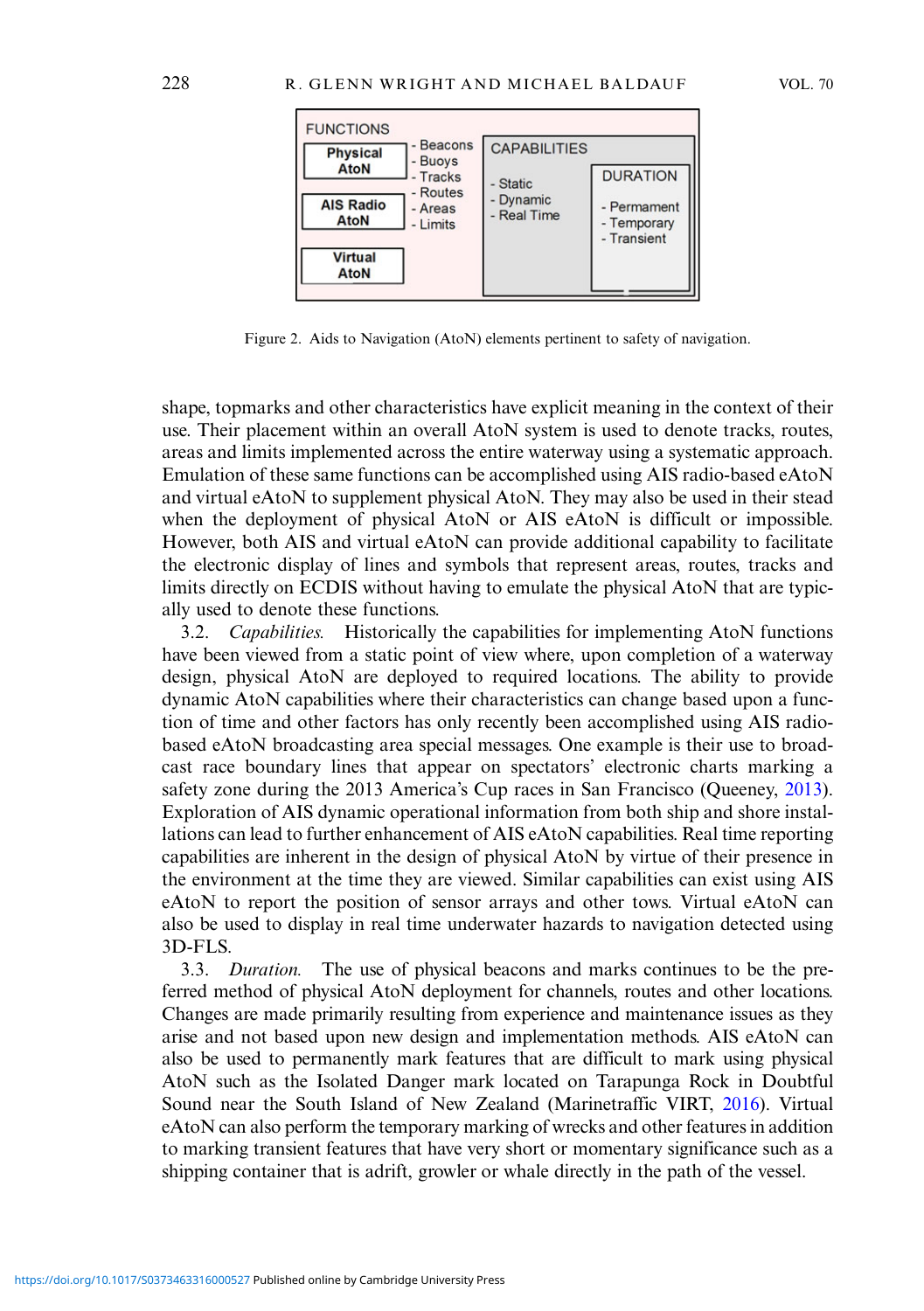<span id="page-4-0"></span>

| Purpose of<br><b>Virtual Aid</b>     | North<br>Cardinal | East<br>Cardinal         | South<br>Cardinal | West<br>Cardinal | Safe<br>Water | Isolated<br>Danger | Stbd. Lateral<br>(IALA A) | Port Lateral<br>(IALA A) | Stbd. Lateral<br>(IALA B) | Port Lateral<br>(IALA B) | Emergency<br>Wreck<br>Marking |
|--------------------------------------|-------------------|--------------------------|-------------------|------------------|---------------|--------------------|---------------------------|--------------------------|---------------------------|--------------------------|-------------------------------|
| ENC<br><b>Virtual AIS</b>            | ≏<br>-            |                          |                   |                  |               |                    |                           |                          |                           |                          | $\overline{\phantom{a}}$      |
| ENC (non-AIS)<br><b>Mistual Mark</b> | شيبته             | $\overline{\phantom{a}}$ |                   |                  |               |                    |                           |                          |                           |                          |                               |

Figure 3. Present AIS virtual eAtoN symbols with suggested non-AIS virtual eAtoN symbols.

4. eAtoN IMPLEMENTATIONS. A beacon is defined by the International Association of Marine Aids to Navigation and Lighthouse Authorities (IALA) as "a fixed artificial navigation mark" that can be recognised by its shape, colour, pattern, topmark or light character, or a combination of these (IALA, [2014b\)](#page-15-0). Beacons are realised in the IALA Maritime Buoyage System (MBS) using piles or buoys as Lateral Marks, Cardinal Marks, Isolated Danger Marks, Safe Water Marks, Emergency Wreck Marking Buoys and Other Marks (IALA, [2014c](#page-15-0)). They are used to mark a landfall position, obstruction, danger or area; indicate lateral limits of a channel and navigable waterway and turning points or junctions, bearings or lines of position. The methods described using the IALA Region B MBS applicable to the Americas, Japan, Korea and the Philippines also apply to the IALA Region A MBS (IALA, [2014d](#page-15-0)).

4.1. AIS eAtoN. The eAtoN concept has recently been introduced using AIS radio technology to emulate the characteristics of physical AtoN using their electronic equivalents. Their capabilities for rapid deployment and update have proved very useful in operational situations. AIS eAtoN may or may not be present at the deployed location, depending upon their method of implementation which includes the following (IALA, [2008](#page-15-0)):

- . Real: AIS signal broadcasts originate from a physical AtoN,
- . Synthetic: AIS signals originate from a remote AIS base station and are broadcast to a location where a physical AtoN exists, and
- . Virtual: AIS signals originate from a remote AIS base station and are broadcast to a location where no physical AtoN exists.

Infrastructure to support Very High Frequency (VHF) transmitters, receivers, power and health monitoring must be present at a suitable location in the local environment within line-of-sight to the AIS eAtoN deployment location due to radio range limitations. This requirement for physical infrastructure limits their deployment to accessible regions where personnel and vessels to support the installation and maintenance of these aids are available. Hundreds of locations exist worldwide where AIS eAtoN are currently deployed, with the vast majority being Real and Synthetic aids. Their capability to emulate physical AtoN can support new functionality that is not possible with physical AtoN. Using the symbols shown in Figure 3 charts currently produced by NOAA with AIS eAtoN present within ENC are displayed on ECDIS (NOAA, [2013b\)](#page-16-0). A second line in this table has been added to suggest possible symbols for (non-AIS) virtual AtoN display on ECDIS omitting the magenta radio station circle and text for AIS. Not all systems are presently equipped to display many of the symbols currently identified for ECDIS use. Introduction of an extended symbol set into new ECDIS systems will begin in 2017 and continue after this date for older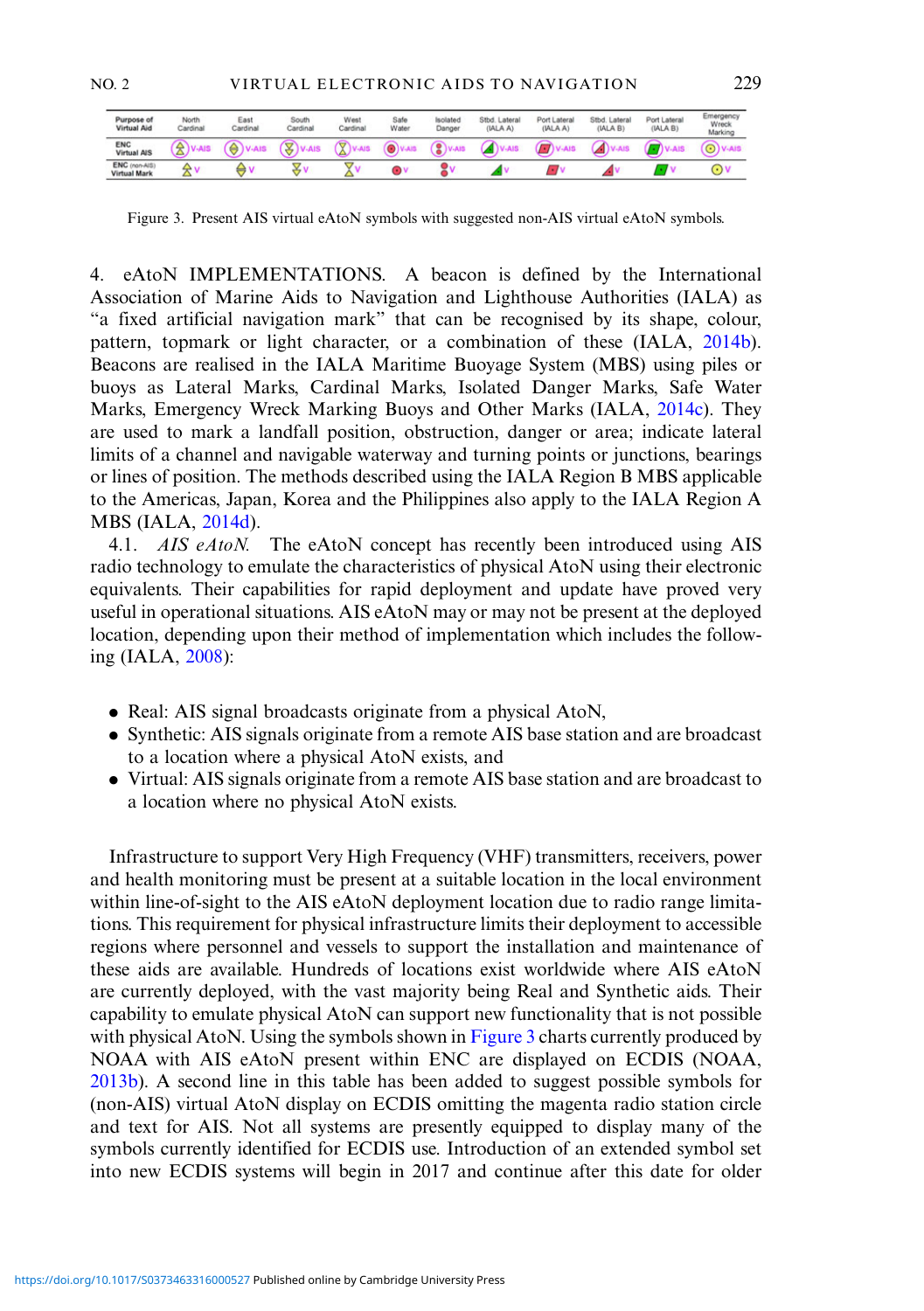

Figure 4. AIS AtoN Marking the Entrance and Exit from the San Francisco Traffic Separation Scheme. Source: NOAA Chart 18645

systems. Symbols similar to those shown in [Figure 3](#page-4-0) are also contained in raster and printed charts to depict virtual AtoN.

AIS eAtoN have been tested to mark the entrance to a Traffic Separation Scheme (TSS), provide emergency wreck and obstruction markings, identify waypoints and turning points, supplement existing physical AtoN, mark bridge abutments and offshore structures alone and in groups to make them more visible. Examples of wreck marking include a sunken former Russian Whiskey class submarine off Denmark in February 2007 and the cargo vessel Omar N that capsized in the Baltic Sea in October 2007 (FRV, [2009\)](#page-15-0).

In 2008 AIS eAtoN were used to aid vessels on the approaches to the southern end of Drogden Channel between Denmark and Sweden. In 2014 the US Coast Guard began testing synthetic and virtual AIS eAtoN to mark reporting points in the offshore TSS approaches to San Francisco as shown in Figure 4. They are also used to mark the bridge towers to better alert mariners of their presence on the western span of the San Francisco-Oakland Bay Bridge as shown in [Figure 5](#page-6-0) (USCG, [2014](#page-16-0)). Many additional AIS eAtoN have been deployed along both coasts, in the Great Lakes and in the interior along portions of the western rivers within the US (Lewald, [2015\)](#page-15-0).

4.2. Virtual eAtoN. The virtual eAtoN concept is enhanced beyond AIS eAtoN technology as computer-generated and existing entirely as a digital data object with no corresponding presence in the physical environment required for implementation. Virtual eAtoN also include expanded functional elements beyond AIS eAtoN to support static, dynamic and real time elements with permanent, temporary and transient durations. The basic definition of a virtual aid to navigation is (IALA, [2010](#page-15-0)):

<sup>&</sup>quot;A virtual aid to navigation (Virtual AtoN) does not physically exist but is a digital information object promulgated by an authorised service provider that can be presented on navigational systems",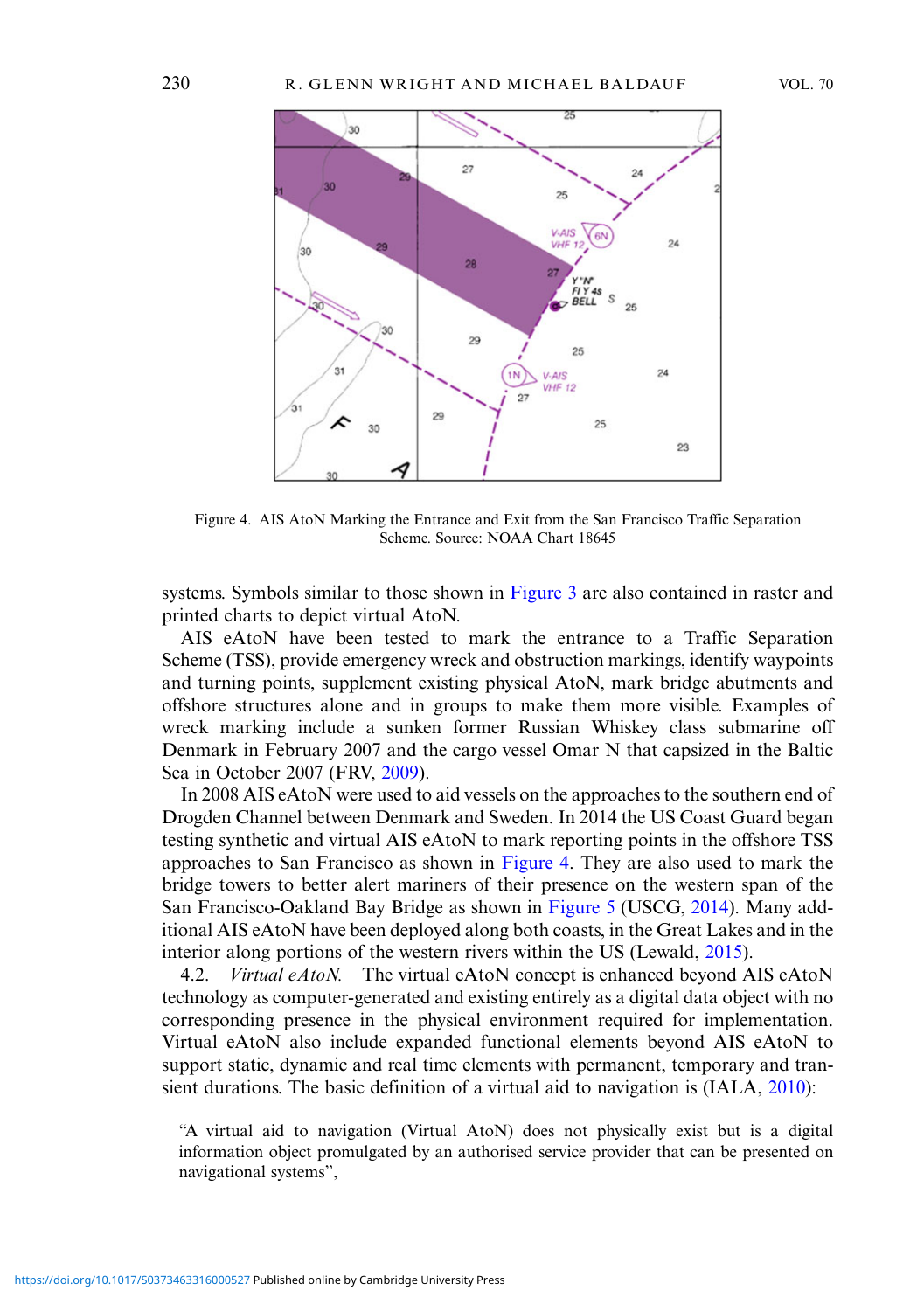<span id="page-6-0"></span>

Figure 5. AIS AtoN Marking Bridge Towers on the San Francisco-Oakland Bridge. Source: NOAA Chart 18645

where a digital information object is further defined as:

"An item or group of items, regardless of type or format that a computer can address or manipulate as a single object that will inform the user as to the characteristic of a Virtual AtoN".

This definition is further amplified to describe Virtual AtoN use in informing mariners about dangers to navigation, safe waterways, caution and avoidance areas as may be represented by a line, area, position or other form displayed graphically without providing specific implementation mechanisms. Recommendations provided for the provisioning of Virtual AtoN and their deployment under the International Maritime Organization (IMO) e-Navigation initiative have thus far been limited to AIS eAtoN that use VHF radio technology (IALA, [2011](#page-15-0); NCSR, [2014](#page-16-0)).

The characteristics and benefits of virtual eAtoN have been explored by Wright and Baldauf ([2014\)](#page-16-0) in research designed to enhance the safety of navigation for vessels in regions that are uncharted or poorly charted. Each of these types of AtoN has their unique functions, characteristics and associated advantages and disadvantages that determine how and where they may be deployed and how they are used by mariners.

4.2.1. Functions. Virtual eAtoN can provide the same beacon functions as AIS eAtoN along with additional functionalities pertaining to areas and limits, and tracks and routes that are not possible with either physical AtoN or AIS eAtoN.

4.2.1.1. *Beacons and Buoys.* [Figure 6](#page-7-0) illustrates the placement of virtual eAtoN lateral marks at the entrance to and along a channel that is particularly difficult to mark with physical AtoN in Kotzebue, Alaska, US.

Located 26 miles inside the Arctic Circle, much of the area is not surveyed and there are constantly changing sandbars along the approaches. A note to this effect is posted on the nautical chart along with advice to seek local knowledge when using this route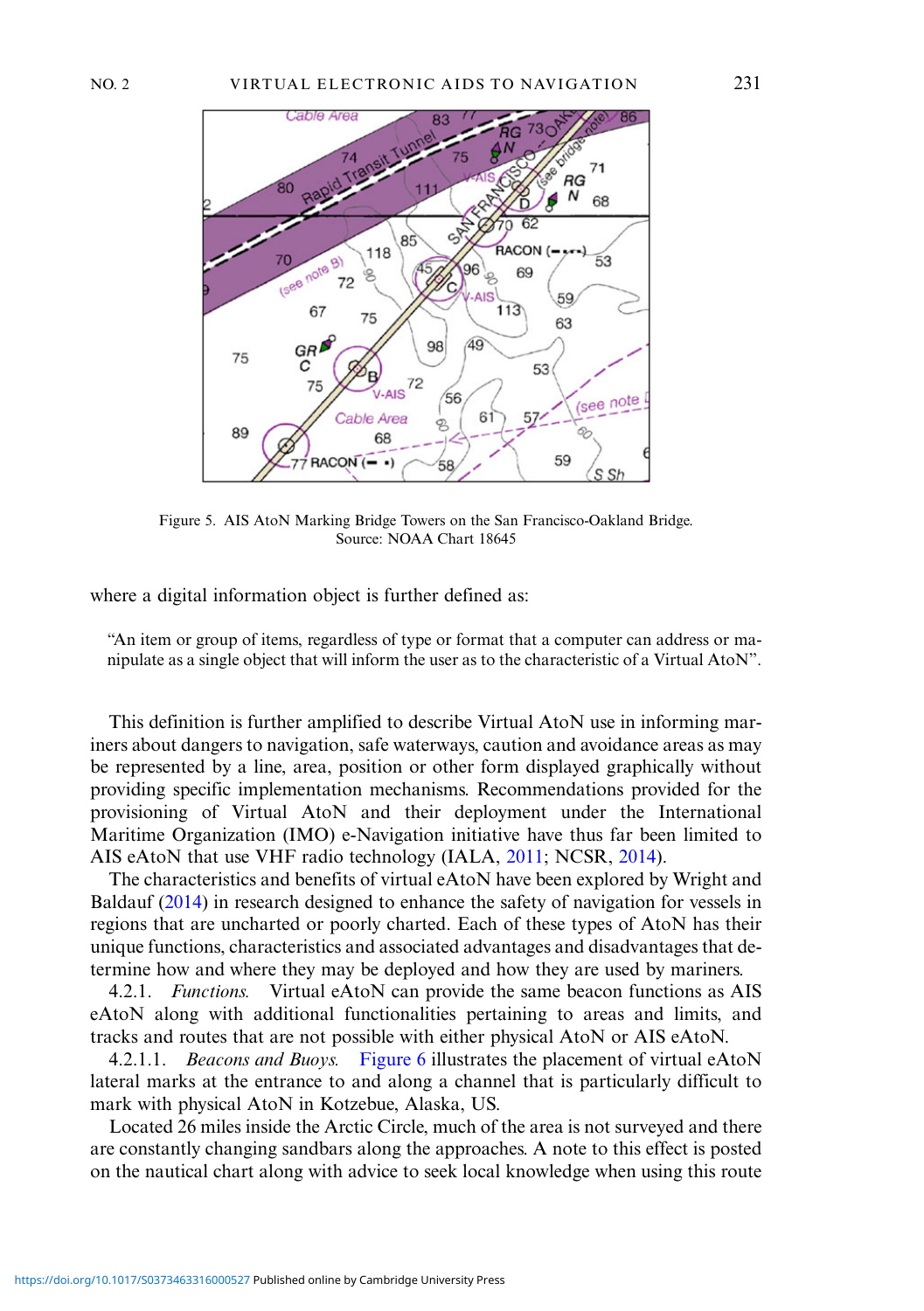<span id="page-7-0"></span>

Figure 6. Portion of NOAA Chart 16161 for Kotzebue Harbour, Alaska, US depicting the placement of non-AIS virtual eAtoN where physical AtoN are normally not shown.

that spans several miles from clear water to Kotzebue Harbor. Physical AtoN are placed each season along this route but are not marked on charts due to their varying positions. This location provides circumstances advantageous to determining the viability of virtual eAtoN as it represents a transitional point where VHF radio coverage is also suitable for AIS eAtoN operation. This makes it useful to evaluate the integration and performance of AIS eAtoN and virtual eAtoN. The route is also sufficiently travelled to offer useful experience and feedback in their operation from numerous vessels.

A prime location for the use of virtual eAtoN is remote and not easily accessible for AtoN installation and maintenance and exhibits one or more hazards to navigation that, if left unmarked, may result in significant risk to life, property and the environment. One such example is shown in [Figure 7](#page-8-0) along a possible Bering Strait TSS providing northbound and southbound traffic lanes through the narrow passage around Big Diomede Island in Russia and Little Diomede Island in Alaska, US (MarEx, [2015](#page-16-0)). A hazard to navigation exists as Fairway Rock to the south and east of Little Diomede Island.

Virtual eAtoN placed at entrance and exit positions along the TSS and along the transit path centreline or at lateral positions would define the route. These could be mixed with AIS eAtoN along the lanes of the TSS using VHF transmitters located on Big Diomede and Little Diomede Islands respectively, with one additional AIS eAtoN transmitting from Fairway Rock also possible. This figure depicts the use of virtual eAtoN in combination with AIS eAtoN special purpose TSS buoys marking the port and starboard sides of the traffic lanes separated by the two islands along with radio reporting points at the ends of each lane.

Marking of hazards to navigation that heretofore has been difficult or impossible due to the harsh environment and lack of accessibility may now be accomplished. This includes sites such as the previously discovered but uncharted ledge in Resolute Bay, Canada upon which MV Clipper Adventurer grounded in 2006 (TSB, [2012\)](#page-16-0). In this respect it might be reasonable to further integrate and investigate the potential of virtual eAtoN for enhanced route, position or direct grounding warnings or alarms.

4.2.1.2. *Tracks and Routes.* In addition to virtual eAtoN temporarily marking beacons, areas and limits, their use can be advantageous to mark tracks and routes in cases where knowledge of previous recent transits can directly contribute to increasing the safety of navigation. One such example is the track of an icebreaker where the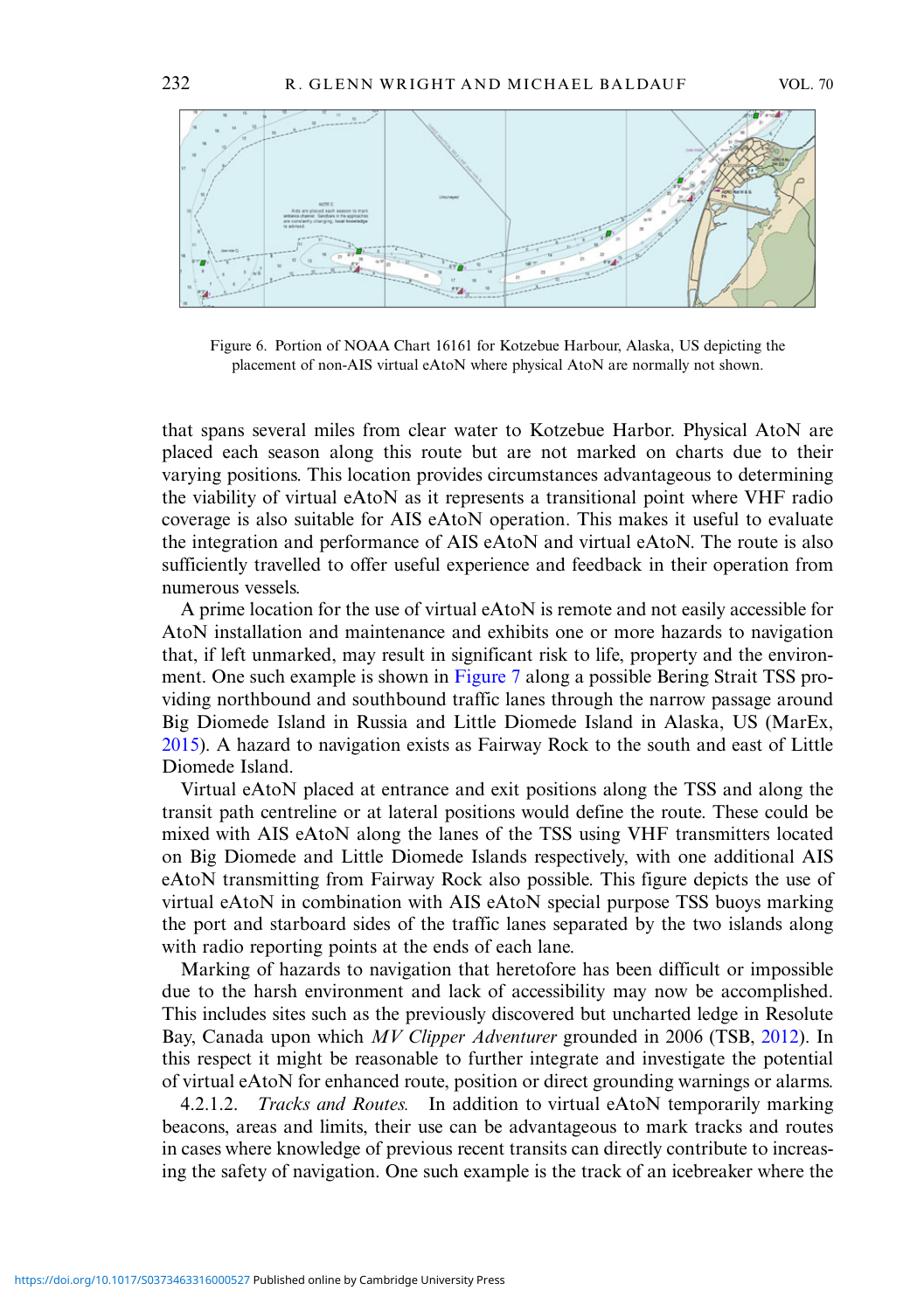<span id="page-8-0"></span>

Figure 7. Portion of NOAA Chart 16220 showing a possible Bering Strait TSS and placement of both AIS and virtual eAtoN.

route of transit may provide guidance to where ice may be substantially thinner and more suitable for navigation. In this case it is likely the best representation would take the form of a non-regulated recommended track not based on fixed or virtual marks. Virtual eAtoN encoded characteristics represented by this track should include vessel name and time of most recent transit, an expiration date and time when the virtual eAtoN is no longer valid, heading information and possibly the shoalest depth value along a track as illustrated in [Figure 8](#page-9-0). Should previous hydrographic survey data exist along the route of transit this information would already be included in the ENC. However, when depths in the track are not known due to lack of survey a reported shoalest depth using single-beam echo sounder measurements from the icebreaker may be encoded but identified as being unreliable.

4.2.1.3. Areas and Limits. Virtual eAtoN may also be used to mark specific geographic areas such as the Bering Sea and Aleutian Islands groundfish fishery designated conservation areas and protection zones. The availability of such functionality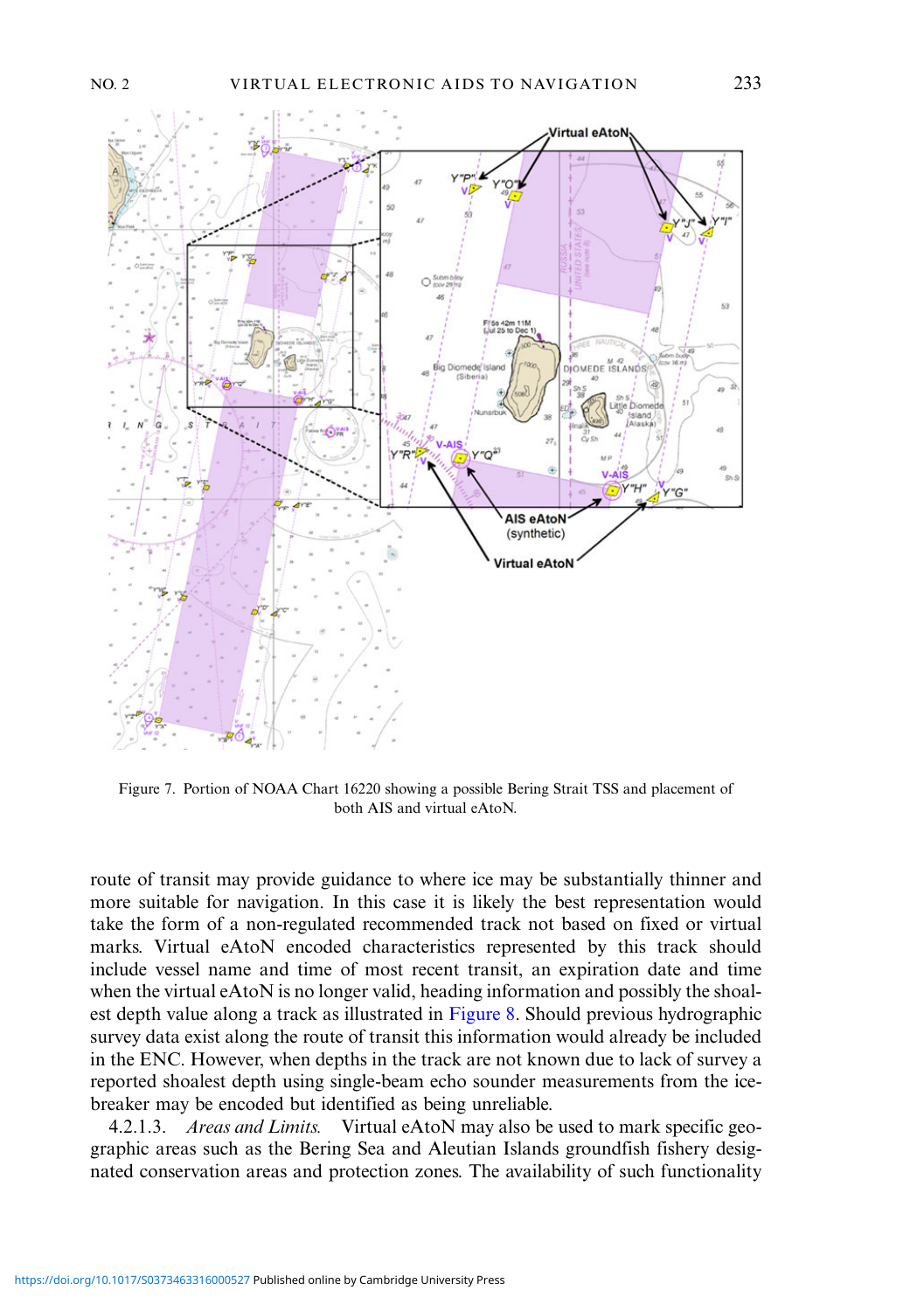<span id="page-9-0"></span>

Figure 8. Portion of NOAA chart 16206 depicting virtual eAtoN icebreaker track on approaches to Nome, Alaska.

is valuable where conservation measures requires rapid action to temporarily and spatially limit fishing efforts, especially in relation to closures around areas involving marine mammals. One such implementation is shown in [Figure 9](#page-10-0)(a), where transit of the area is normally allowed between 1 April and 15 August with a permit. During times when walrus activity is high it may be necessary to restrict entry with little advance notice during the normally open to transit period as shown in [Figure 9\(](#page-10-0)b) (FMP, [2015](#page-15-0)). This may be accomplished using virtual eAtoN depicting area and limit boundaries without having to emulate one or more buoys to achieve this same purpose. These boundaries may also rapidly expand and contract as local needs dictate. Such functions can be used to place no-entry zones and advisory areas near to coral reefs and other ecologically sensitive areas, disaster areas, race and other events that require time and spatial restrictions. This applies to other restrictions that pertain to offshore wind farms, fishing, anchoring and diving as well as marking bird and seal sanctuaries and marine parks.

Virtual eAtoN use in poorly surveyed regions where physical and AIS eAtoN are not practical can also enhance the safety of navigation where charting data is inadequate or does not exist at all resulting in blank white spaces on nautical charts. The use of aids to navigation in such areas is greatly restricted since the knowledge of where to place them is deficient due to lack of soundings. To help solve this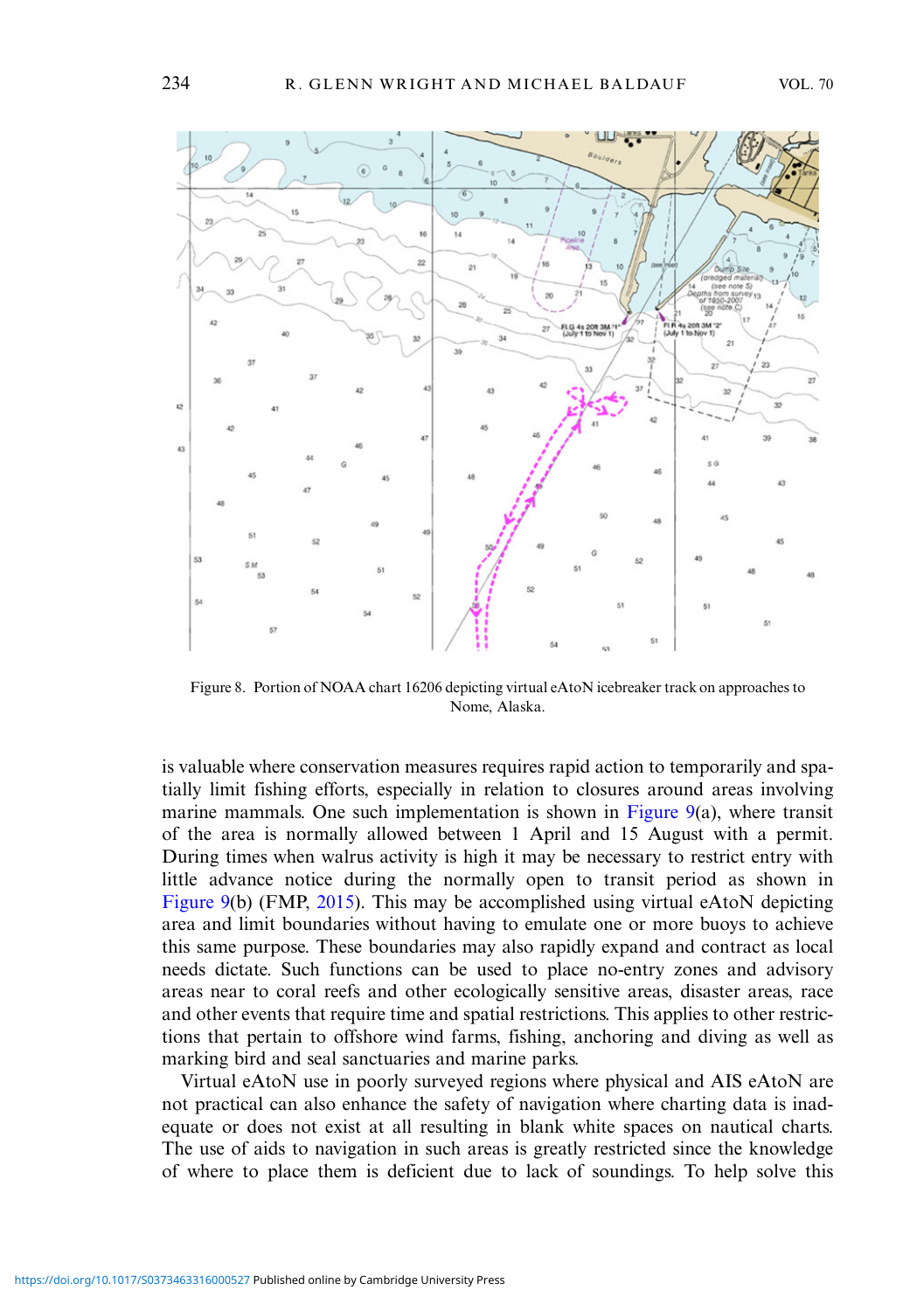<span id="page-10-0"></span>

Figure 9. Portion of NOAA Chart 16315, Bristol Bay, Alaska depicting the Round Island virtual eAtoN walrus protection area: transit permit active and inactive.

problem research was performed using 3D-FLS for navigating poorly surveyed regions to avoid unintentional groundings (Wright and Baldauf, [2015a](#page-16-0)). Further research involved assessing the usefulness, resolution and accuracy of 3D-FLS to supplement hydrographic survey resources as externally sourced data (Wright and Zimmerman, [2015](#page-16-0)). The findings indicate that it is possible to perform examination with full bottom coverage using 3D-FLS to obtain an accurate characterisation of the sea floor, useful for nautical chart development and virtual eAtoN placement. [Figure 10](#page-11-0) provides an example of how multiple special purpose virtual eAtoN beacons may be placed along a track with a swath of sonar data where neither soundings nor AtoN previously existed, itself a virtual eAtoN representing an area. This data can be obtained from a vessel of opportunity equipped with 3D-FLS and used to define a route in an uncharted area.

4.2.2. *Capabilities.* Beyond the functions virtual eAtoN are able to provide in terms of use are the capabilities through which these functions may be delivered and observed on the bridge of the vessel while underway. This can also extend to shorebased vessel traffic service operators (including fleet operation centre operators), vessel owners and others involved in supervising vessel activity. Many of these capabilities are new, having become possible due to detailed hydrography data integrated within the International Hydrographic Organization (IHO) S-100 framework standard Universal Hydrographic Data Model and specifically the draft S-102 High Definition Gridded Bathymetry standard that supports development of new navigation products not possible under the S-57 and previous standards (S-102, [2012\)](#page-16-0).

4.2.2.1. Dynamic Virtual eAtoN Positioning for Marking Coaxial Waterways. One example of new capability is dynamically repositioning virtual eAtoN considering vessel physical and performance characteristics rather than to maintain fixed geographic positions regardless of vessel size and draft requirements. This can be used to mark a deep draft channel within a wider waterway, a portion of which is illustrated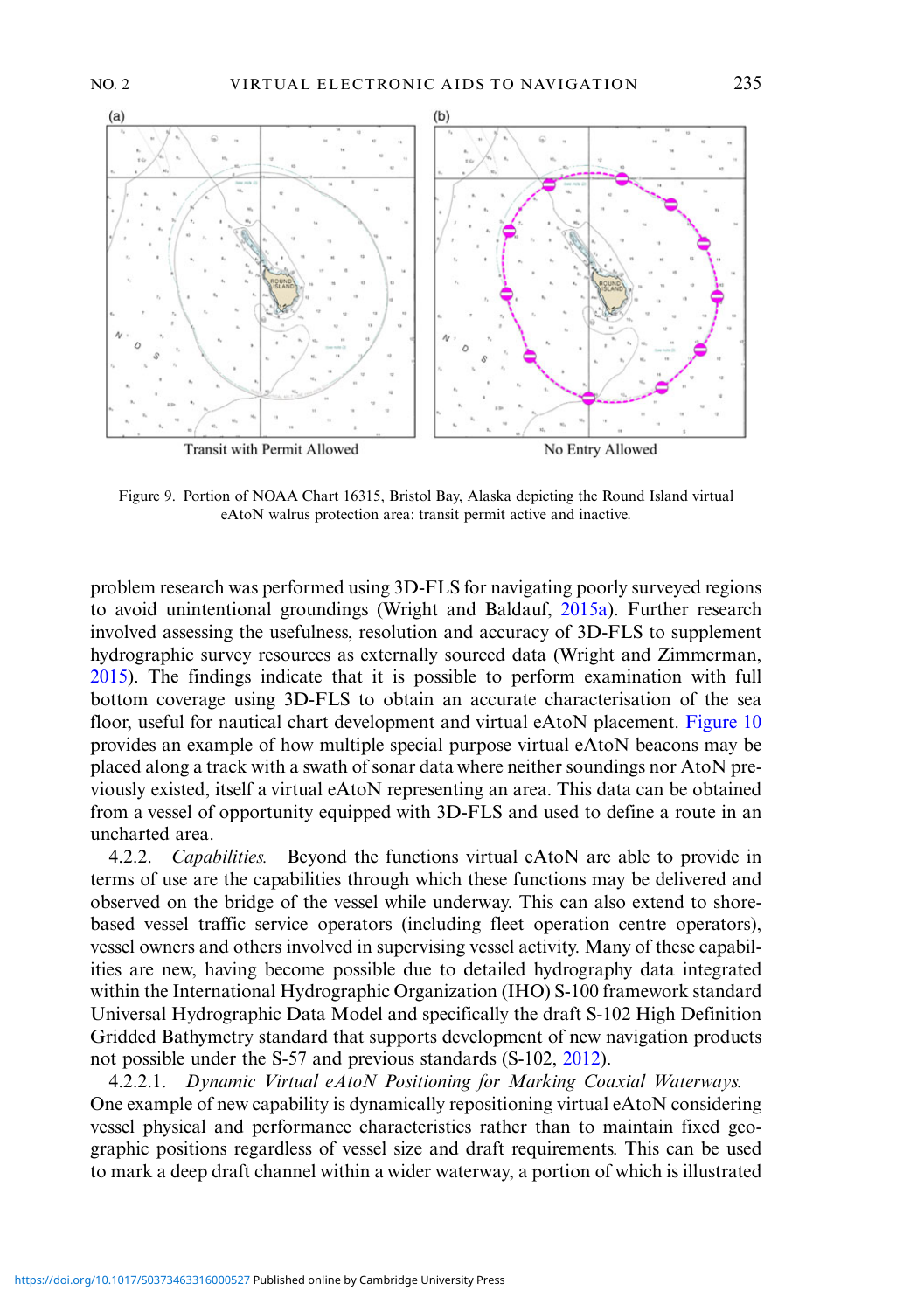

Figure 10. Portion of NOAA chart 16723, Controller Bay, Alaska, US depicting virtual eAtoN special purpose buoys and soundings swath from 3D forward-looking sonar equipped vessel.

in Figures  $11(a)$  $11(a)$  and  $11(b)$ , and is different from related ECDIS capabilities as the physical bottom configuration characteristics of the virtual eAtoN existing within ENC are used together with vessel draft parameters and live single-beam echo sounder measurements to determine lateral spacing requirements for channel width. This is based upon detailed hydrographic surface topography model data and is accomplished in real time considering bottom depths and the forward motion of the vessel. Here it is shown that the bottom configuration offers a much broader geographic area for the safe navigation of a vessel with a two metre draft compared to a vessel with a four metre draft where the vessels travel at the same speed.

4.2.2.2. Single and Group Virtual eAtoN. An additional layer of abstraction in the overall AtoN scheme has been added with AIS virtual eAtoN that may be placed on physical AtoN to supplement their characteristics, and at locations other than AtoN to project AtoN characteristics to locations where no AtoN exist at all. The introduction of completely virtual eAtoN provides an opportunity to further extend AtoN capabilities to create a "group" virtual eAtoN representing a "system of systems" that together provides capabilities beyond the sum of the individual virtual eAtoN components is comprised. For example, the Kotzebue channel shown

<span id="page-11-0"></span>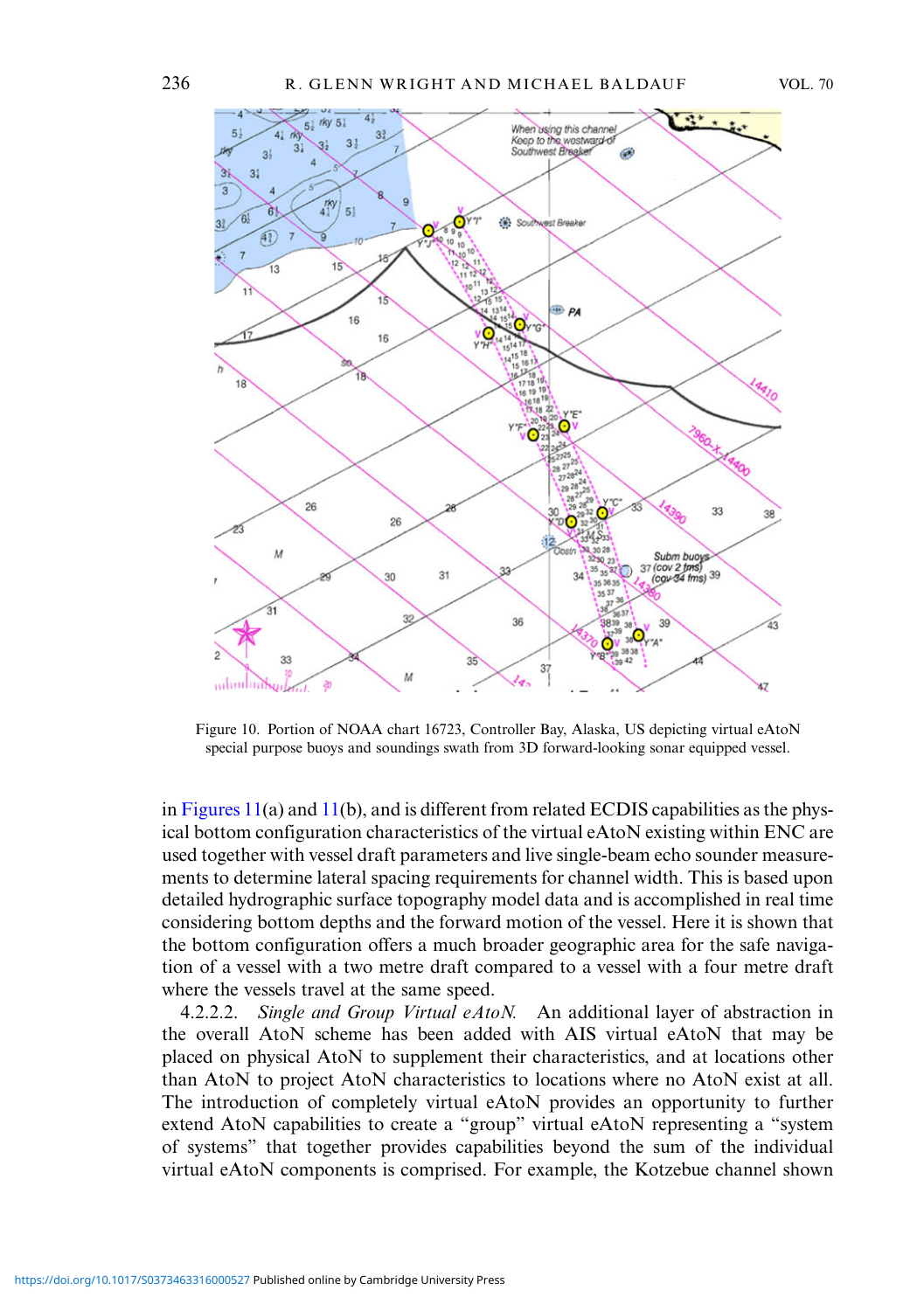<span id="page-12-0"></span>

Virtual eAtoN on 1 fathom contour

Virtual eAtoN on 2 fathom contour

Figure 11. Portion of NOAA chart 12283, Annapolis, Maryland, US depicting mix of fixed position AIS eAtoN and dynamic positioning of virtual eAtoN to mark coaxial waterways.

in [Figure 6](#page-7-0) and the possible configuration of a Bering Strait TSS shown in [Figure 7](#page-8-0) can support new capabilities by linking individual virtual eAtoN characteristics when accompanied by detailed hydrographic surface model data in an ENC. This can include automatic determination of changes and shifting of bottom contours resulting from storm action and other causes by comparing the ENC terrain model data with live echo sounder measurements while underway. This same process could be used to detect whether AtoN (physical, AIS or virtual) are on station and watching properly in good water. Furthermore, this technique would rapidly detect poor GNSS availability due to atmospheric interference, spoofing or a denial of service attack taking place that results in the apparent vessel position being different from the actual vessel position based upon differences in bottom topography.

4.2.2.3. Real-time Hazard to Navigation Detection. Virtual eAtoN can be used to contribute new alarms and methods to notify in real time watchstanders on the bridge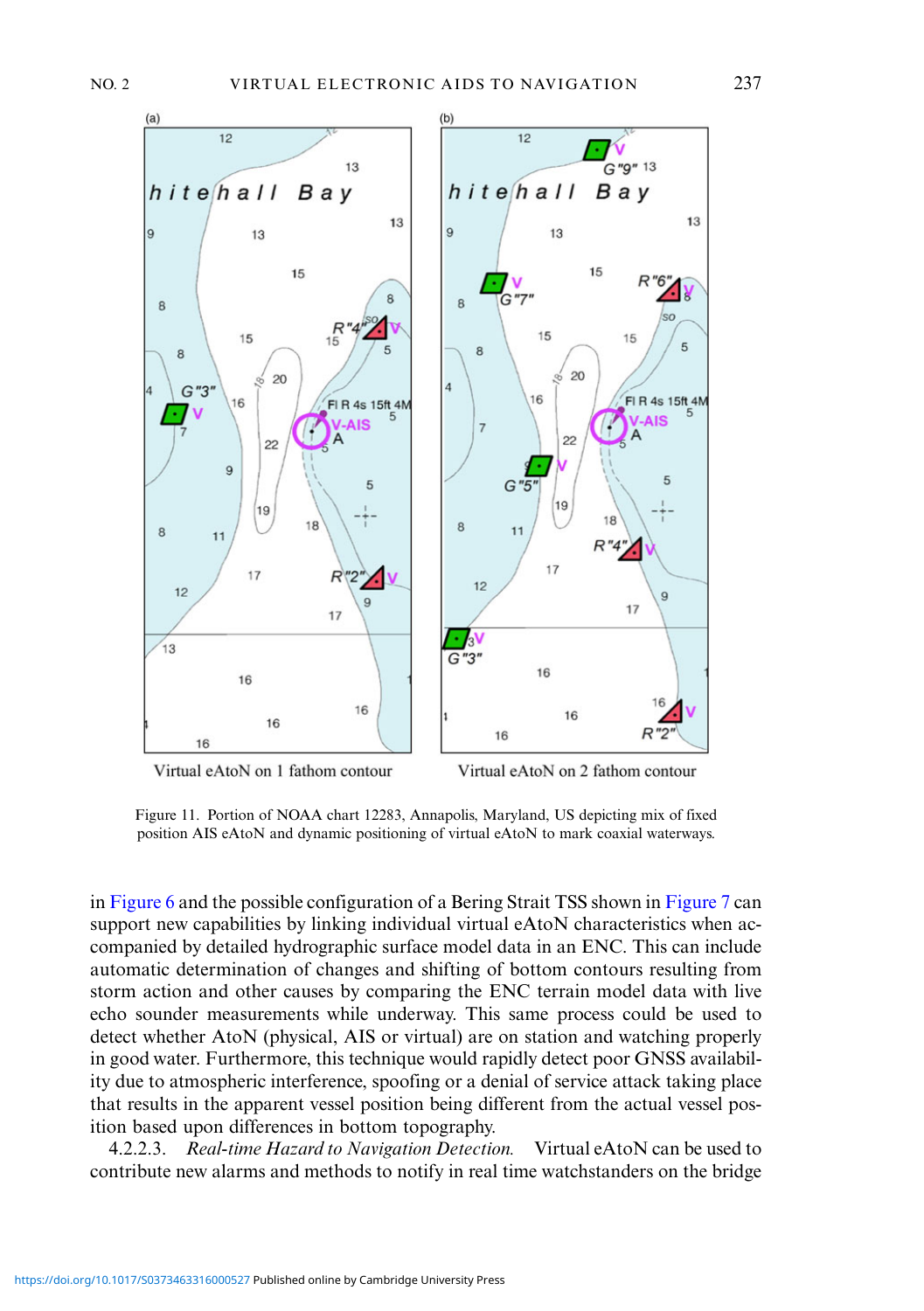<span id="page-13-0"></span>

Figure 12. Live display of real time virtual eAtoN isolated danger mark using 3D-FLS integrated with ECDIS.

of the detection of uncharted hazards to navigation when integrated with 3D-FLS adequate to support this capability. This includes shoals, ledges and rocks, as well as floating hazards and those suspended in the water column in the path of transit based upon research performed by Wright and Baldauf [\(2015b\)](#page-16-0). Notable case studies were presented illustrating how MVs Clipper Adventurer, Exxon Valdez, Rena and Costa Concordia could have been provided 1·7 to 2 minutes advance warning of grounding had 3D-FLS been installed and operational. This would have also been useful for a situation such as was encountered by Carnival's Ecstasy in April 2010 which responded in very short time to miss a large, partially submerged data buoy adrift in the Gulf of Mexico (Yanchudas, [2010](#page-16-0)).

The detection of such hazards to navigation can be accomplished using algorithms already available within 3D-FLS. However, their display to watchstanders must conform to existing human-machine interface conventions and standards. Hazards to navigation may be displayed on ECDIS by placing an isolated danger mark shown in [Figure 3](#page-4-0) directly at one or more positions where contact was made using 3D-FLS as illustrated in Figure 12. The background shown within this figure corresponds to many poorly charted and uncharted locations in the Arctic where ECDIS is essentially blank since the underlying ENC contains no or sparse sounding information. The isolated danger marks shown in this figure represent a hazard to navigation detected in real time while making way and within the range of the 3D-FLS providing a significant acoustic target when compared to surrounding waters. These targets can represent a shipping container, growler, whale or other target. A transient virtual eAtoN is something that is neither permanent nor temporary in nature, and is likely to exist only momentarily until the hazard passes. Such an approach is wholly unorthodox in terms of the present AtoN development lifecycle as the mark has not been promulgated by a competent authority. However, consideration by a competent national authority of the processes that make such capabilities possible through the integration of new technologies must be considered, especially when risk is heightened while transiting unknown waters.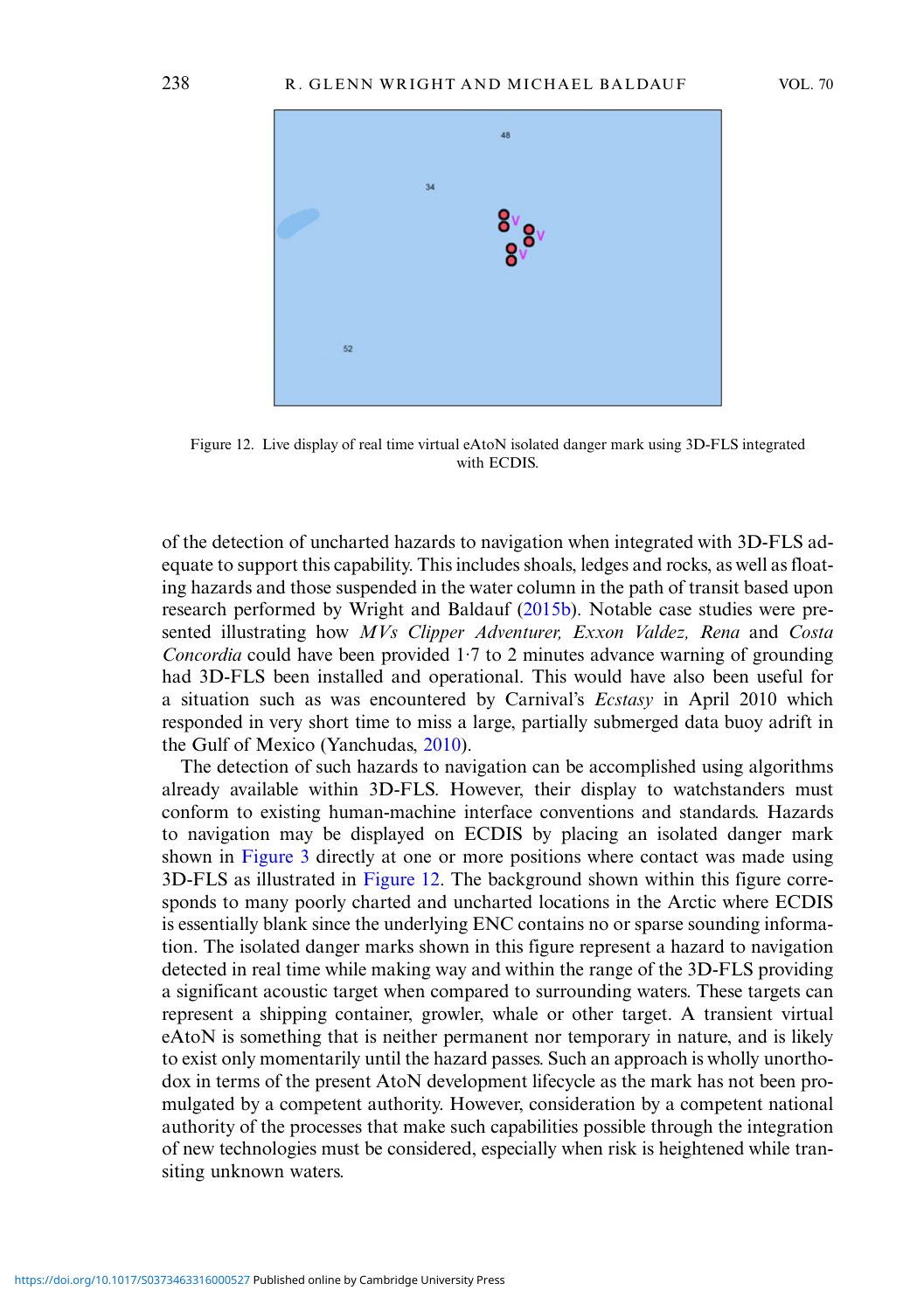4.2.3. *Virtual eAtoN Adoption.* Examples of virtual eAtoN realised as beacons, areas and limits, and tracks and zones are provided to illustrate functions that are possible. The capabilities described to employ these functions are also illustrative, as are the specific characteristics that have been described for implementation. Determination of virtual eAtoN adoption for future test, evaluation and/or operational use must be made by the competent national authority after the development and validation of the processes required to assure their performance and technical viability have themselves been validated.

4.2.4. *IHO S-100 Framework Standard.* A key component of virtual eAtoN implementation includes high resolution three-dimensional digital terrain model data of the sea bottom incorporated into ENC represented as IHO S-102 High-Definition Gridded Bathymetry featuring level 1 (harbour) 0·02° x 0·02° grid sizes and a final surface grid resolution of 0.0001° or approximately 8 metres (Journault et al., [2012\)](#page-15-0). Sufficient resolution exists within these data to perform the verification of virtual eAtoN physical characteristics using the metrics described and illustrated by Wright and Baldauf [\(2015c\)](#page-16-0). Similar resolution available from 3D-FLS data as a source for hydrographic survey data from vessels of opportunity in inadequately surveyed areas can accelerate the deployment of virtual eAtoN (Wright and Zimmerman, [2015\)](#page-16-0). Issues yet to be resolved include the transport architecture that will be used to convey ENC from shore to on board vessels, cyber security enhancements needed to ensure trust in data sources, training in the use of this infrastructure and the range of new products to be delivered. One issue still to be addressed is the orientation of gridded data with the meridians and parallels at the higher latitudes of the Arctic.

5. CONCLUSIONS. The ability of virtual eAtoN to emulate beacons and buoys, tracks and routes, areas and limits and other functions with minimal investment and recurring cost for physical assets and support infrastructure is very appealing to supplement physical AtoN and AIS eAtoN in the many inaccessible, remote and ecologically sensitive regions of the world. The trend of increasing budget constraints for AtoN research, development, deployment and maintenance is contrasted with the rise in vessel traffic in regions that are the least amenable to support such traffic. These regions are the least surveyed, most remote, devoid of AtoN infrastructure, lacking safe harbours and adequate search and rescue capabilities, and among the most ecologically fragile on the planet.

Results of this research reported to date indicate a realistic potential for the use of virtual eAtoN, especially in locations and regions where traditional AtoN are not practical or feasible. Evidence has been presented to indicate the proposed approach provides advantages over physical AtoN and AIS eAtoN in overcoming the vulnerabilities and limitations of GNSS and AIS technology. New functions and capabilities available using virtual eAtoN integrated with 3D-FLS can provide significant enhancements to safety of navigation especially in regions that are not surveyed and remain uncharted such as the Arctic. An initial starting point may include the adaptation of existing 3D-FLS in-water hazard and obstruction detection algorithms to produce standard ECDIS symbology. Also, the Polar Code should be amended to mandate 3D-FLS as an echo-sounding device having forward-looking capabilities as a vessel carriage requirement in the Arctic (MSC.385(94), [2014\)](#page-16-0). Alternatively, 3D-FLS should qualify as one of the two already required independent echo-sounding devices.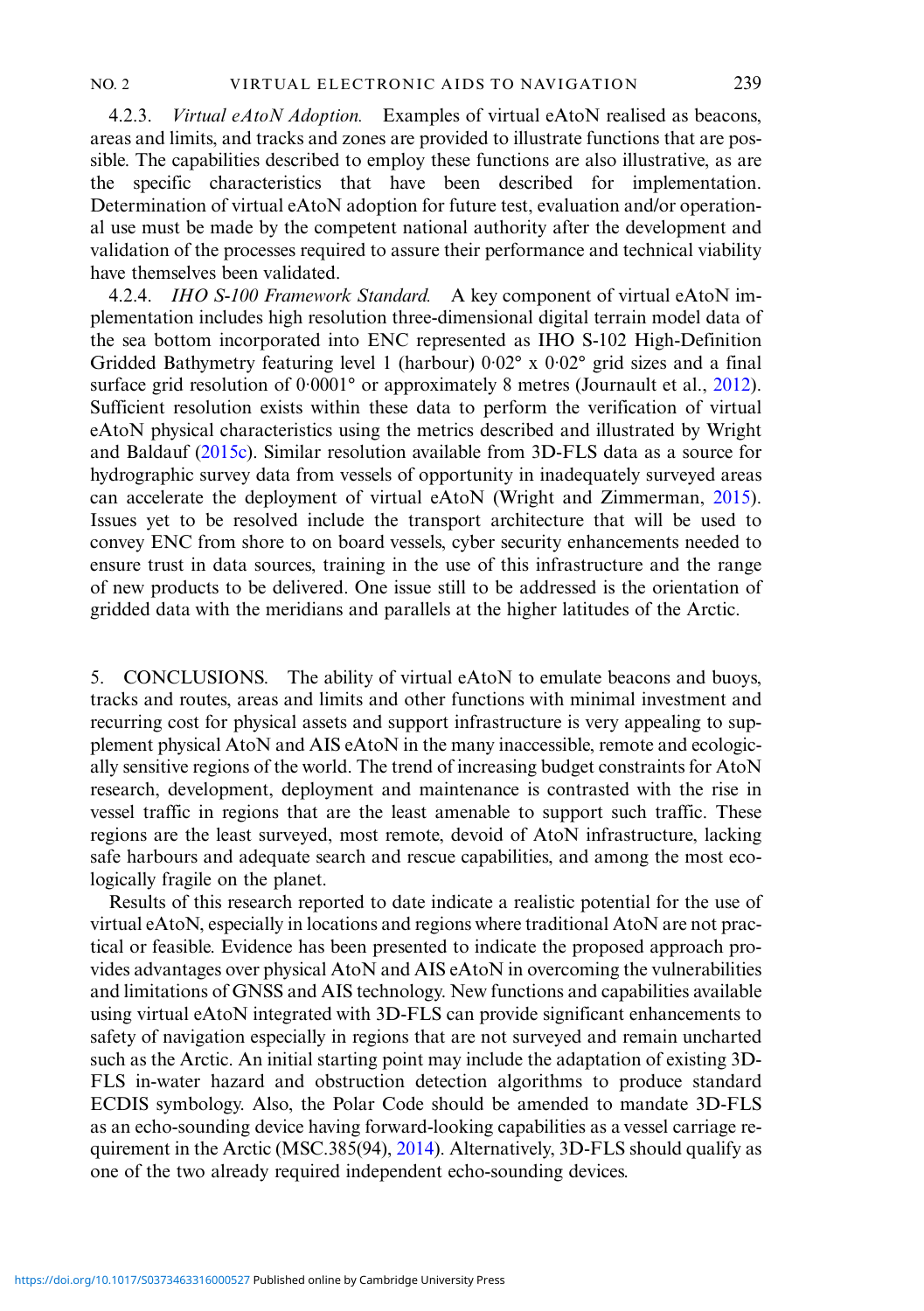<span id="page-15-0"></span>The concepts involved have already been proven in the aviation industry, where aircraft plying the airways at speeds orders of magnitude faster than vessels at sea routinely navigate in safety. All airborne AtoN are virtual. There is not one physical AtoN suspended in the air to help guide aircraft to their destinations. The described implementation of maritime virtual eAtoN is firmly grounded in high-resolution geodetic data traceable directly to the local environment in which they are deployed. Such characteristics provide the means by which assurance of their correct implementation and watching properly can be established and continuously monitored. These concepts can be extended to existing physical AtoN and AIS eAtoN, enhancing overall confidence in short-range AtoN performance throughout the maritime industry.

6. NOTE. The symbols shown in [Figures 3](#page-4-0) through [12](#page-13-0) are used for illustration purposes only and do not correspond with the current IMO Guidance (IMO Circ. 243).

## DISCLAIMER

The opinions expressed are solely those of the authors and do not represent the U.S Coast Guard, U.S. National Oceanic and Atmospheric Administration, International Maritime Organization, International Hydrographic Organization or any other organisation.

## ACKNOWLEDGEMENTS

This research was supported under project 45215 by GMATEK, Inc., in Annapolis, Maryland, USA.

#### **REFERENCES**

- FMP. (2015). Fishery Management Plan for Groundfish of the Bering Sea and Aleutian Islands Management Area. North Pacific Fishery Management Council, Anchorage, AK. 42.
- FRV. (2009). Experience with AIS AtoN (Aids to Navigation). FRV Report 2009-01. 2009. Danish Maritime Safety Administration, [http://www.dma.dk/sitecollectiondocuments/publikationer/experienceais\\_aton.pdf](http://www.dma.dk/sitecollectiondocuments/publikationer/experienceais_aton.pdf)
- IALA. (2008). IALA Guideline No. 1062 on the Establishment of AIS as an Aid to Navigation. Edition 1. 6–7.
- IALA. (2010). IALA Guideline No. 1081 On Virtual Aids to Navigation, Edition 1. Saint Germain en Laye, France. 5.
- IALA. (2011). IALA Recommendation A-126 On The Use of the Automatic Identification System (AIS) in Marine Aids to Navigation Services Edition 1.
- IALA. (2014a). IALA International Dictionary of Aids to Marine Navigation as cited in IALA NAVGUIDE Aids to Navigation Manual. 2014. Seventh Edition. 30.
- IALA. (2014b). IALA International Dictionary of Aids to Marine Navigation as cited in IALA NAVGUIDE Aids to Navigation Manual. 2014. Seventh Edition, 75.
- IALA. (2014c). IALA International Dictionary of Aids to Marine Navigation as cited in IALA NAVGUIDE Aids to Navigation Manual. 2014. Seventh Edition. Appendix D: Maritime Buoyage System and Other Aids to Navigation: Historical Perspective. 4.
- IALA. (2014d). IALA International Dictionary of Aids to Marine Navigation as cited in IALA NAVGUIDE Aids to Navigation Manual. 2014. Seventh Edition. 72.
- IMO Circ. 243. (2014). Amended Guidelines for the Presentation of Navigational-Related Symbols, Terms and Abbreviations. International Maritime Organization. SN.1/Circ 243/Rev. 1.
- Journault, M, Maltais, L. and Kuwalek, E. (2012). The New IHO S-102 Standard. Hydro International.  $21 - 25$
- Lewald, D. (2015). Marine Transportation Systems CG-5PW. Office of Navigation Systems CG-NAV. Inland Waterways Conference 2015. [http://www.navcen.uscg.gov/pdf/AIS/FAQ/16/Lewald\\_IWC\\_20150304.pdf](http://www.navcen.uscg.gov/pdf/AIS/FAQ/16/Lewald_IWC_20150304.pdf)